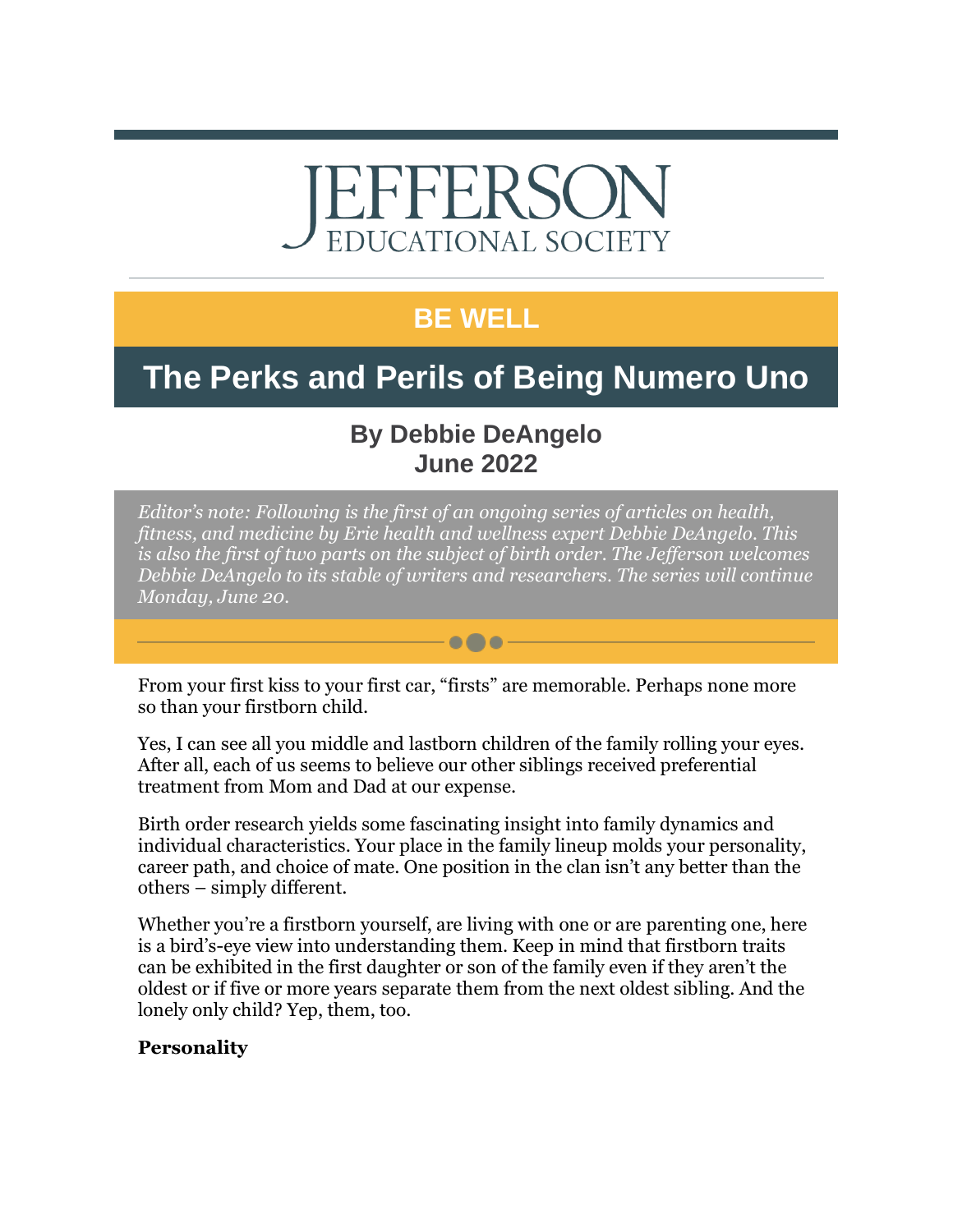Firstborns enjoy a special relationship with their parents simply due to the timing of their arrival. Mom and Dad document every milestone, celebrate every achievement, and worry that growth and development are occurring on time. This sets the stage for many of their personality traits.

Since number one is lavished with attention, until number two comes along, they become used to being in the limelight and are more likely to be a confident adult. Parents also have high hopes and expectations for the little pioneer of the family, who then learns to become a role model. With the first child, parents tend to be "by-the-book" and very attentive. As a result, firstborns are perfectionistic and usually set ambitious standards for themselves. Since everyone relies on them, all of this responsibility may leave them feeling overwhelmed and exhausted if it isn't reined in. Firstborns are serious-minded, goal-oriented, ambitious, peoplepleasers who tend to see the world in terms of black and white and believe that rules are meant to be followed – not broken.

#### **Career**

Is it a coincidence that 21 of the first 23 astronauts were either the eldest of their families or the only children, and that the majority of presidents were either firstborns or the first sons of the family?

Whether at work or in the community, these movers and shakers are overachieving natural leaders. They are the ones people look to for guidance and solutions. Jobs which require attention to detail, analytical skills, and intellectual ability are well suited for firstborns. From engineers to newscasters to surgeons, these folks are driven and determined to exceed their goals – or die trying! If you want something done, and done properly, ask a firstborn.

Their diligence and desire to excel at everything they do sets them apart from many of their peers and brings much success. Unfortunately, this comes at a cost. Many firstborns have an underlying fear of failure and don't often feel satisfied with anything they accomplish.

#### **Relationships**

As kids, firstborns are used to hanging with their parents and other adults. As their siblings arrive, they are thrust into the "little helper" role, and later, the "babysitter." That's why it's typical for them to befriend people older and younger than themselves but have fewer peer relationships.

When it comes to choosing a mate, the best partner for a firstborn is a lastborn. The fun-loving baby can bring levity to the otherwise serious life of the oldest and help them to become more laid back and recognize the less serious side of life. In return, the baby benefits from this partnership by learning to shoulder some responsibility and becoming more focused. The oldest-youngest pairing also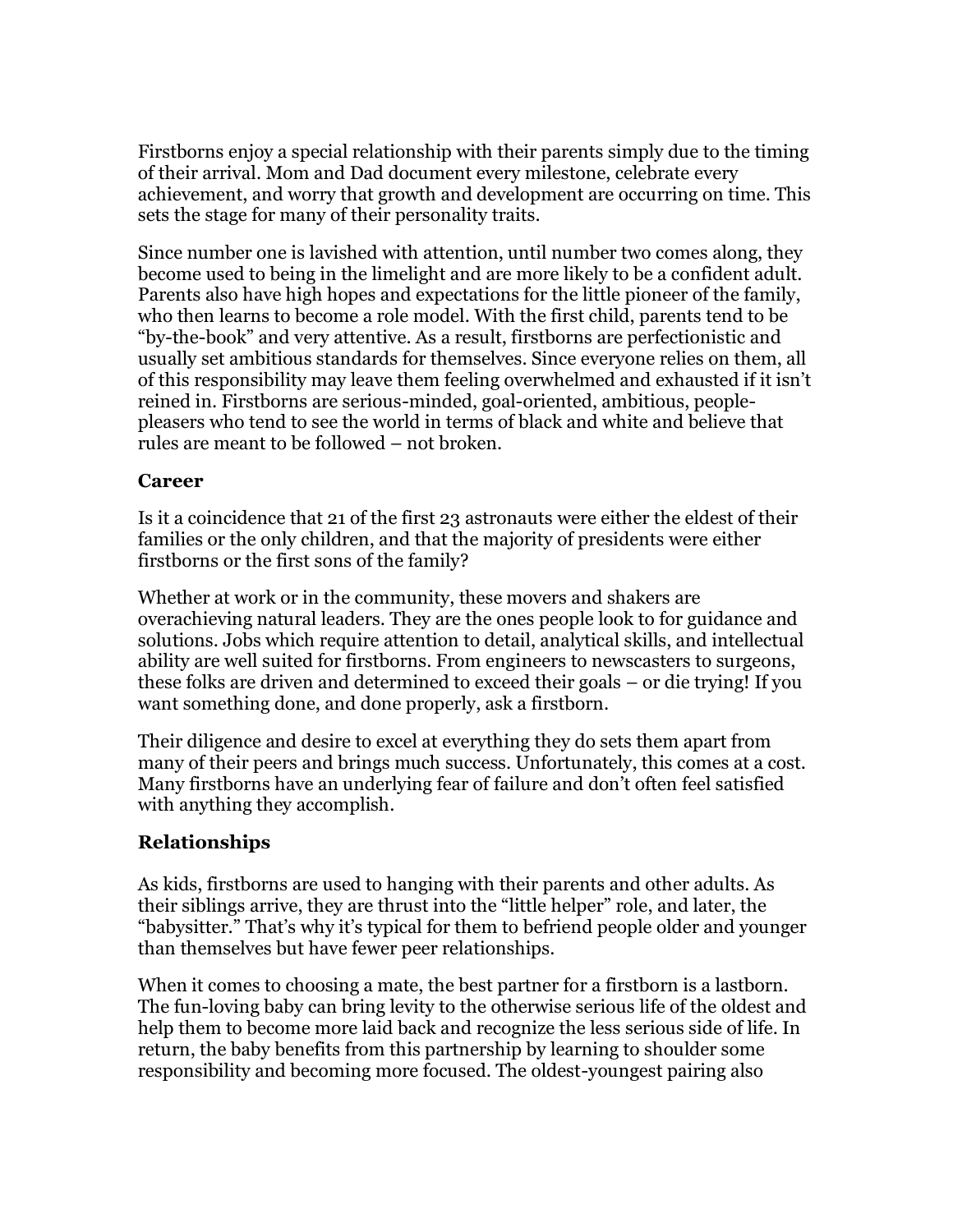works because one is used to being the caretaker and the other is used to being taken care of.

The firstborn partner notices when things need to be done or repaired around the house and makes sure they get done – one way or another. Due to their super organizational and supervisory skills, they are often perceived as bossy. You can add strong-willed, opinionated and critical to this list, too.

Birth order doesn't explain or rationalize all human behavior. However, it can give us perspective on why people are as they are. If nothing else, it can help us gain a better understanding of ourselves and each other.

#### **Suggested Readings**

Firstborns: "The F1rst Born Advantage," Dr. Kevin Leman; "Oldest Daughters -- What to Know if You Are One or Have Ever Been Bossed Around by One," Patricia Schudy.

Middleborns: "The Secret Power of Middle Children," Catherine Salmon, Ph.D.; "Why Can't We Get Along? Healing Adult Sibling Relationships," Peter Goldenthal, Ph.D.

#### **ABOUT THE AUTHOR**

Debbie DeAngelo, RNC, BSN, is a holistic health coach, health correspondent for JET-TV and FOX 66 in Erie, Pennsylvania, and author of "Sudden Menopause." She is also a ballroom dance instructor. Debbie can be reached at [debbie@healthonheels.com.](mailto:debbie@healthonheels.com)



**[Subscribe to JES Publications Emails!](https://r20.rs6.net/tn.jsp?f=0016ad850y8HsYFtz6t7Kvce4tyqEDGI1Y_UvPjt_JewQTa9ujVgVIalB0aPGRa3t9c7wSHesrJ2cy45Nj5w3A0v0HwxWjjU3VfQu6zmFRTUQ3TQ_RdJH54fUYgRpr7XMF6Mj8VR40b2dK92q-RjmMJ0VDejVAKGeS7l2Qdnjz97sQ0AATeyMpHJhtT03xuJ6NK0CsPtPXB8VrNKN-mTfVCEy1VV6vx6xABTdk1P-p96XFEvB0ftxAvP35cHzihWEP8Dn7of8Oh9OVtKm_vV9eIAeqvlPTDPiRSDASrMZEjqOQw_IBeRd31nu9PFqj8VG-yvt1qXLBtGIGO3ZXNqCkw0-Di_ktJyadVagmxlT0NPuE=&c=jFs-K3CCBUgtcq8po9tF29KMu08Ux7F08X2sbFeXyIIDj2rKwaVZaQ==&ch=h3xvYUZ8uJdT0Cq8mKDqktmSG2EmYxeKD94738b-sSWqgvxRetyKAg==) [Subscribe to Book Notes Emails!](https://r20.rs6.net/tn.jsp?f=0016ad850y8HsYFtz6t7Kvce4tyqEDGI1Y_UvPjt_JewQTa9ujVgVIalB0aPGRa3t9cDq1EvuU3KpcXY5VI-Y0nR3Xx3c8sQuAXutOjg5inTMAy50Dficqs1EtiTQXrmbahNVHDOViPXtJD6eBr_0QxXcmxLkEOTADsDYmE_ZYbzDKABSePVVHAX7J3YikutfAguKnk8e_IKVmkJe2raboxvgGeuC2AUUIFpCXRzAnIZv9BOOLTUYOoGllxKs7k04bDiwdVas79MXTPvhtD7pfbZYNt3a7YS4mYGQFXOVu2rXMh74zq4pVwJSau1V0gW4znnP1K_JnP51eKs7bKsUyXHxTGSCRYGGeN6U3-tZSW2Jk=&c=jFs-K3CCBUgtcq8po9tF29KMu08Ux7F08X2sbFeXyIIDj2rKwaVZaQ==&ch=h3xvYUZ8uJdT0Cq8mKDqktmSG2EmYxeKD94738b-sSWqgvxRetyKAg==)**

In Case You Missed It